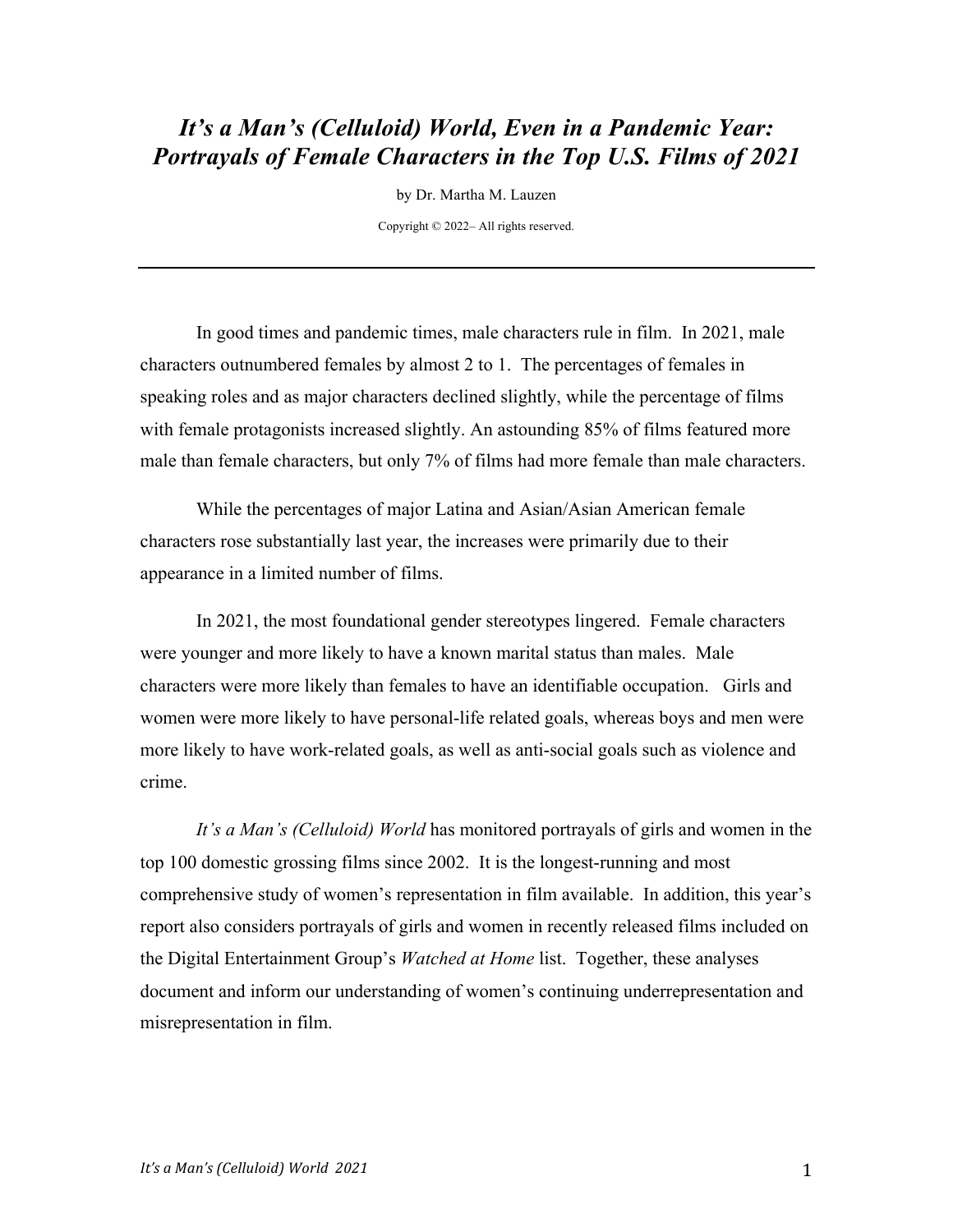## *Background*

Since 2002, *It's a Man's (Celluloid) World* has tracked the representation of girls and women on the top 100 grossing films (international films and re-issues omitted). The following summary reports the findings of a content analysis of over 3,100 characters appearing in films in 2021. This project provides historical comparisons from last year with figures dating back to 2002. Due to the closure of many theaters in 2021 and 2020 and the resulting drop in box office grosses, comparisons between the last two years and previous years should be made with caution. Overall, this project has considered the representation of over 25,000 characters appearing in more than 1,100 films over the last two decades.

The findings are divided into two major sections. The first section reports the percentages of female and male characters appearing in top grossing films. Specifically, it details the percentage of films with female protagonists, as well as the percentages of females portrayed as major and speaking characters. This section also provides the demographic traits of characters, including race/ethnicity, age, marital status, and occupational status. In addition, this section considers the goals and roles held by characters. Finally, it examines important relationships between on-screen representations of female characters and the behind-the-scenes employment of women as directors and writers.

The second section of the report considers findings for many of these same variables for films included on DEG's weekly *Top 20 Watched at Home* list from January through December 2021. The list includes U.S. digital sales, digital rentals (VOD), DVD and Blu-Ray. This list does not include premium VOD. Companies providing streaming services – including Netflix, Amazon Prime, and Disney+ -- do not release comprehensive lists of their most viewed films at home. Every recently released (2020, 2021) U.S. film that appeared on DEG's weekly list at least once was included. There is substantial overlap between the lists of the *Watched at Home* films and the top grossing films at the box office. 57% of the films on the *Watched at Home* list also appear on the list of the 100 top grossing films.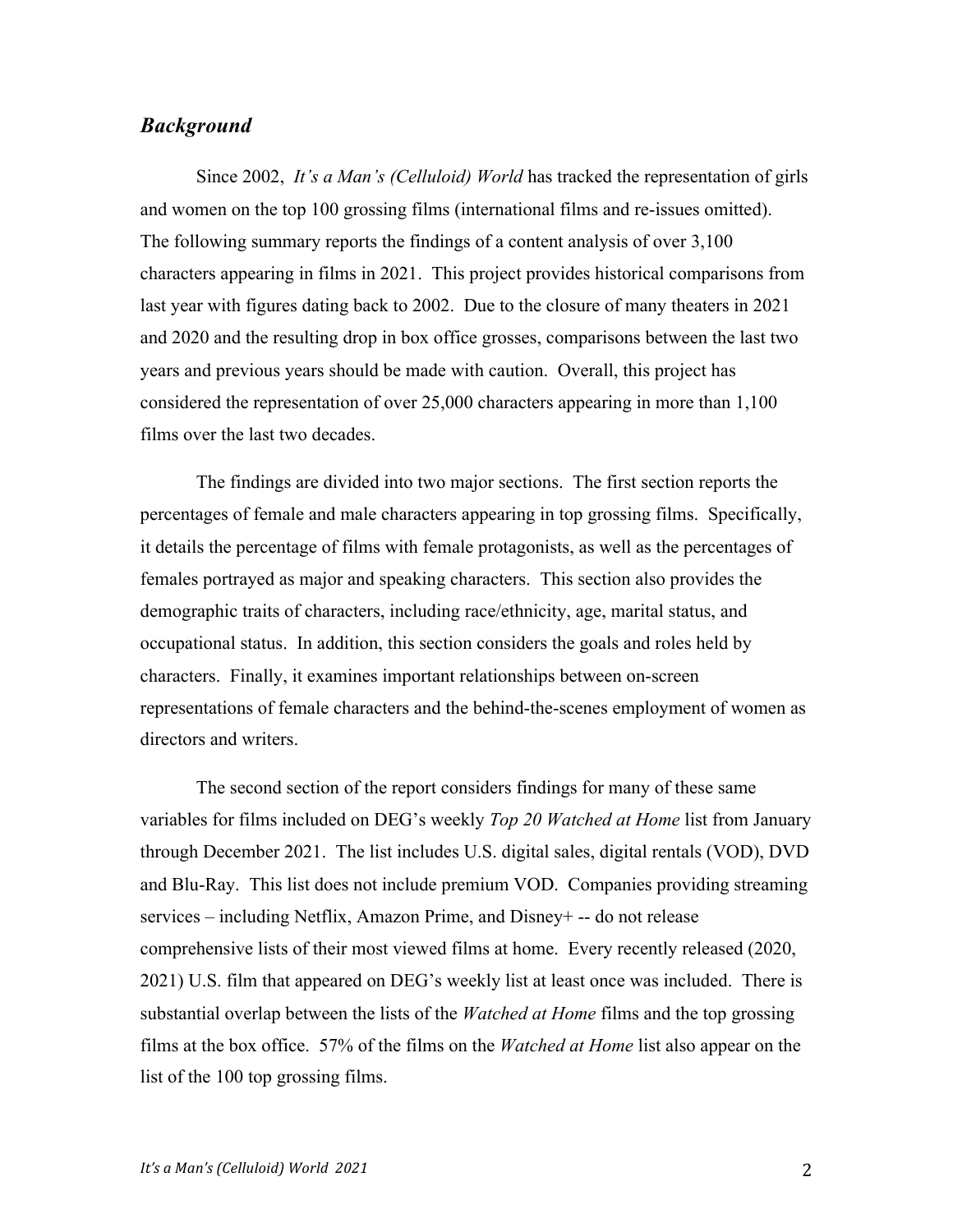For the purposes of this study, *protagonists* are the characters from whose perspective the story is told. *Major characters* appear in more than one scene and are instrumental to the narrative of the story. Finally, *speaking characters* include all major and minor characters.

Every film in the sample was viewed one or more time(s) in its entirety. Every character who was seen speaking at least one line was included in the study. The figures are based on the top grossing films as rated by Box Office Mojo, January 1, 2022.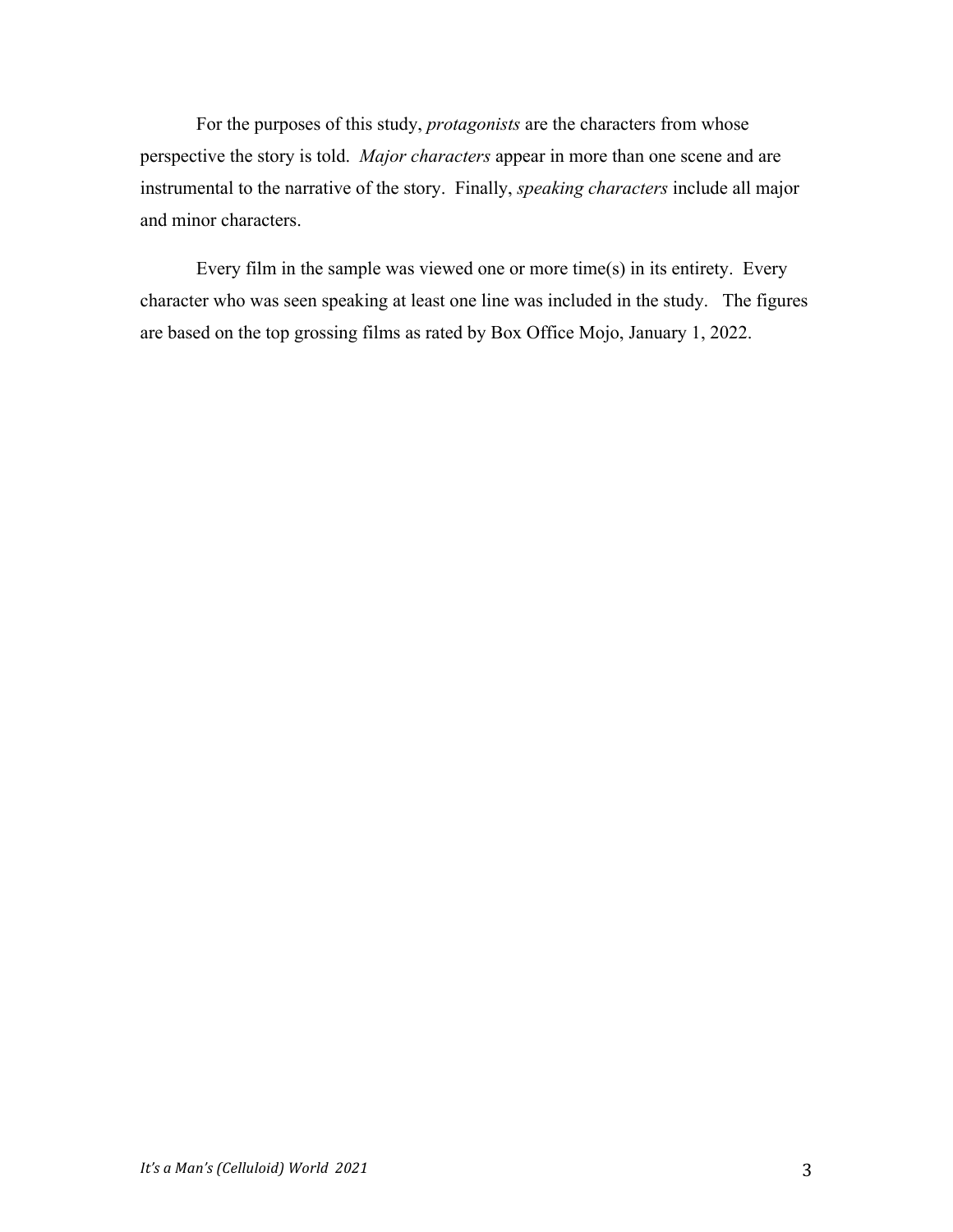## *Findings / Top Films at the Box Office*

## *Female and Male Characters*

The percentage of U.S. top grossing films featuring female *protagonists* increased slightly from 29% in 2020 to 31% in 2021. 57% of films featured male protagonists, and 12% had ensembles or a combination of male and female protagonists (see Figure 1). For the purposes of this study, protagonists are the characters from whose perspective the story is told.

*Figure 1. Percentages of Top Grossing Films Featuring Females, Males and Ensembles as Protagonists in Top Grossing Films*



The percentage of female protagonists in 2021 remains well below the 40% achieved in 2019 but is even with the percentage reached in 2018 (see Figure 2).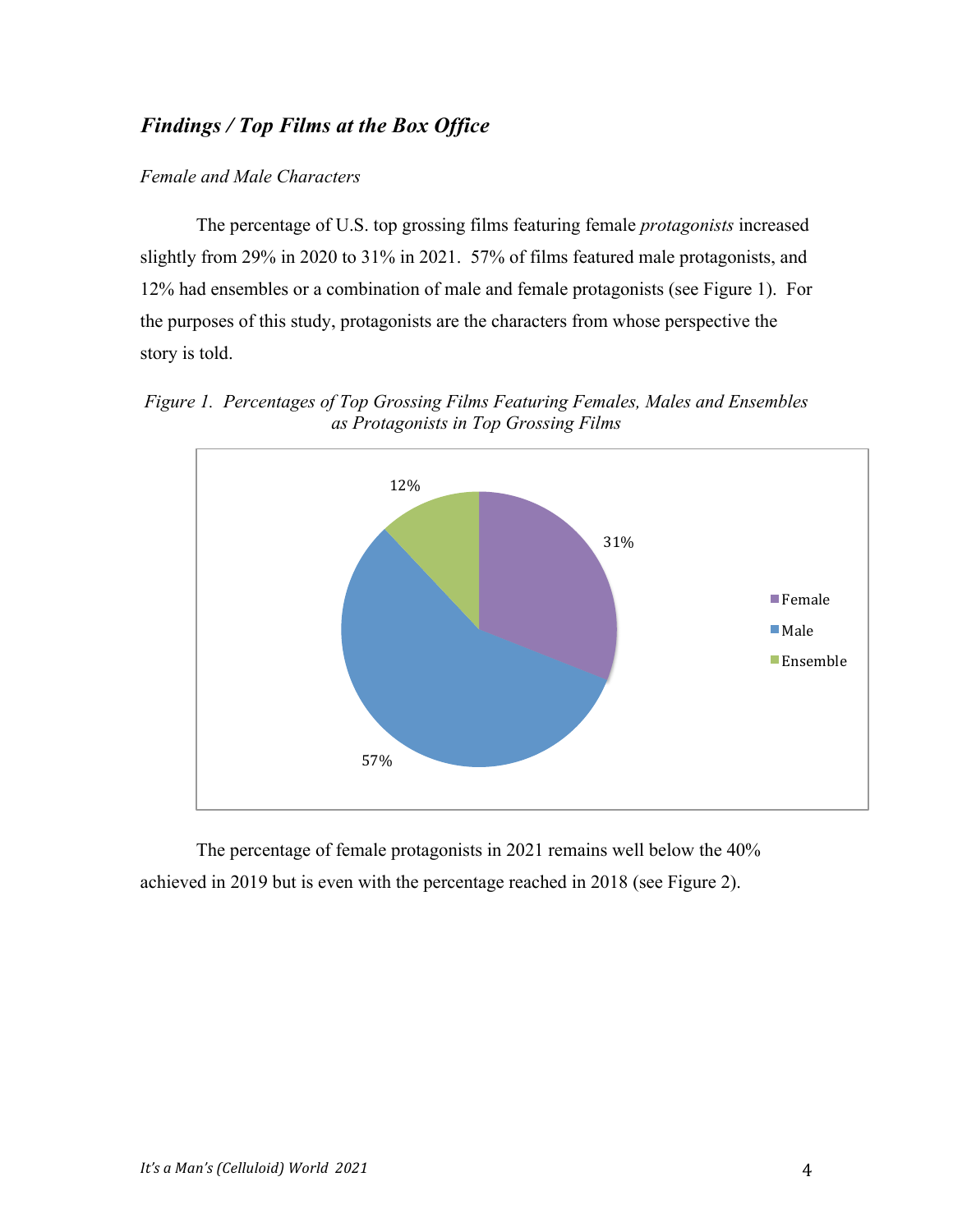

*Figure 2. Historical Comparison of Top Grossing Films with Female Protagonists*

In 2021, females accounted for 35% of *major characters* (see Figure 3). This represents a decline of 3 percentage points from 38% in 2020. Males comprised 65% of major characters. For the purposes of this study, major characters appear in more than one scene and are instrumental to the action of the story.

*Figure 3. Percentages of Females and Males as Major Characters in Top Grossing Films*

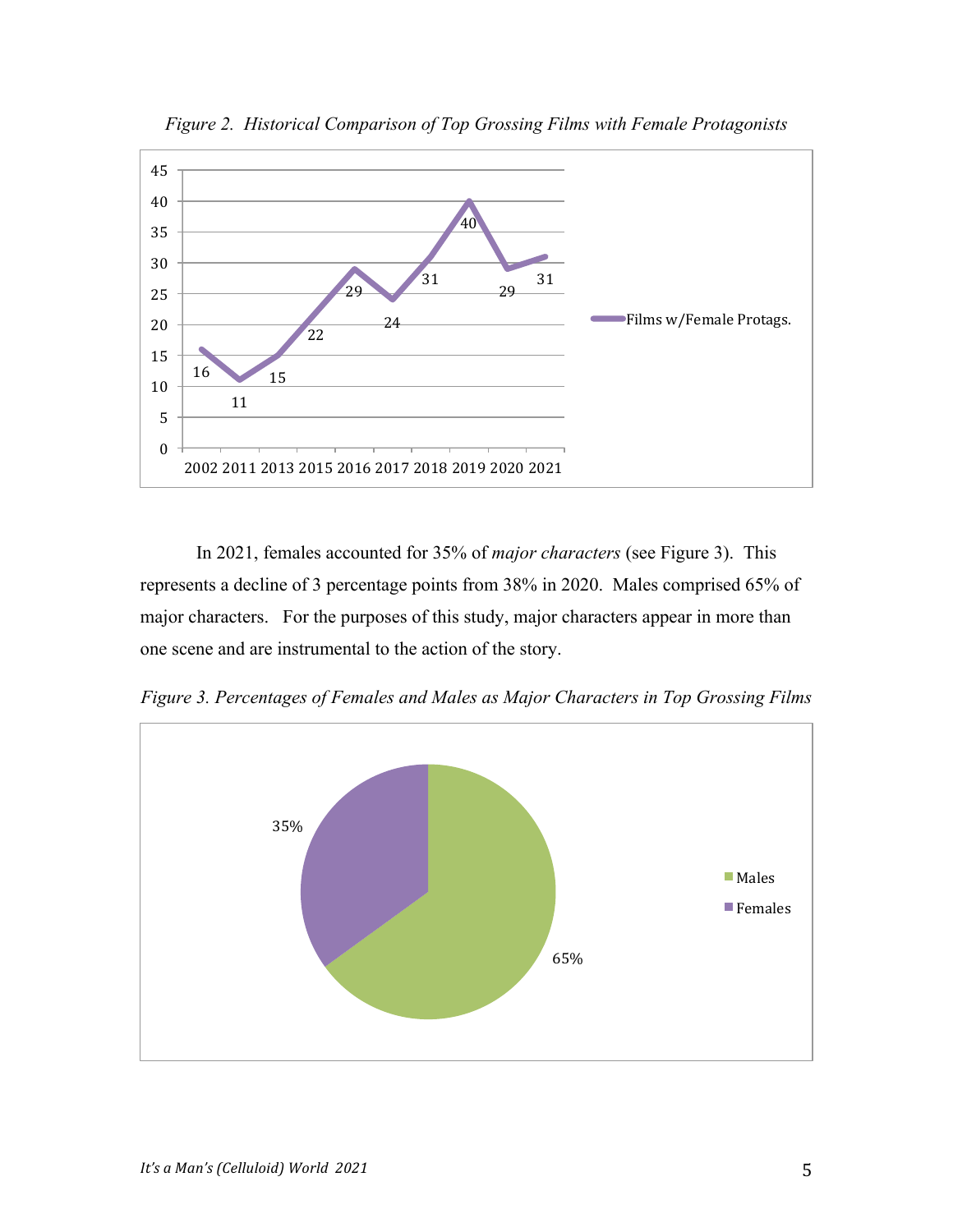The percentage of female characters remains below the 38% achieved in 2020 (see Figure 4). As the figure illustrates, the percentage of females as major characters has been relatively stable since 2015, increasing or decreasing by 1 to 3 percentage points from year to year.



*Figure 4. Historical Comparison of Percentages of Females as Major Characters in Top Grossing Films*

Females made up 34% of all *speaking characters*, a decline of 2 percentage points from 36% in 2020. Males accounted for 66% of speaking characters (see Figure 5).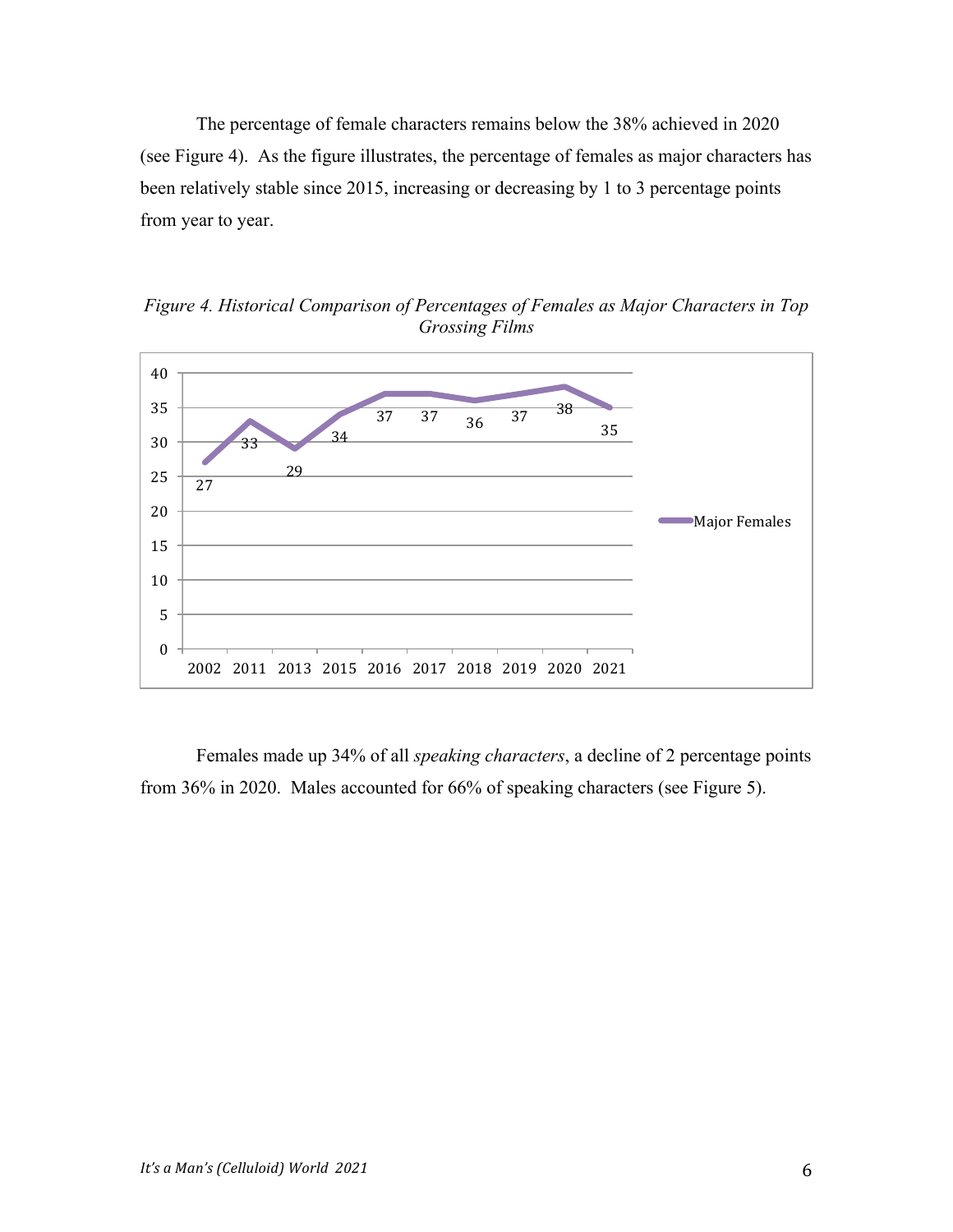

*Figure 5. Percentages of Females and Males as Speaking Characters in Top Grossing Films*

The percentage of female characters in speaking roles in 2021 is even with the percentage achieved in 2019 (see Figure 6).

*Figure 6. Historical Comparison of Females as Speaking Characters in Top Grossing Films*

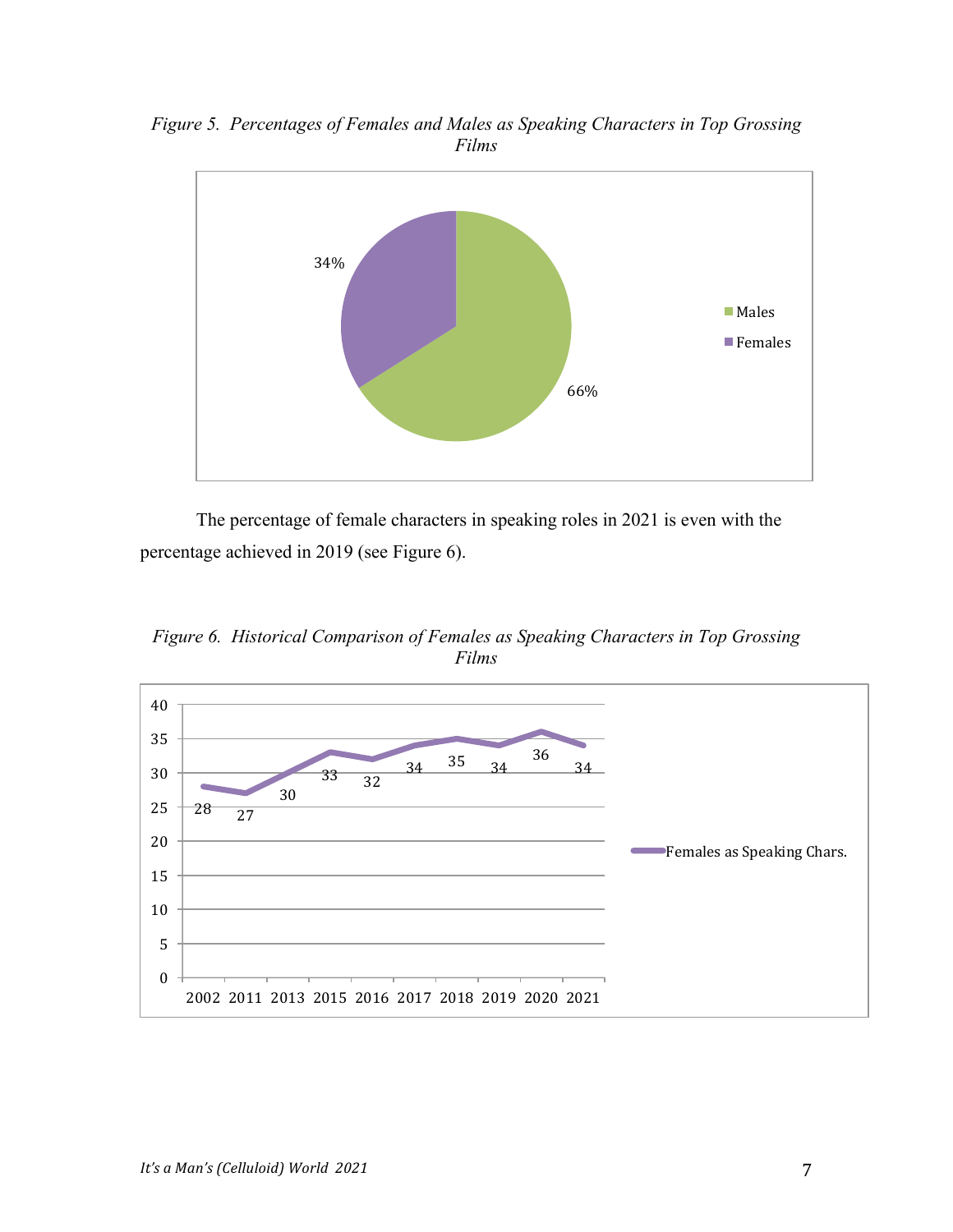An astounding 85% of films featured more male than female characters. Only 7% of films had more female than male characters. 8% of films featured equal numbers of female and male characters.

14% of films featured 0 to 4 female characters in speaking roles, 53% had 5 to 9 females, and 32% had 10 or more females. In contrast, 4% of films featured 0 to 4 male characters in speaking roles, 21% had 5 to 9 males, and 74% had 10 or more males.

Female protagonists were most likely to appear in dramas (36%), followed by horror features (21%), animated features (18%), action features (14%), comedies (7%), and documentaries (4%). Male protagonists were most likely to appear in dramas (35%), followed by action features (22%), animated features (12%), science fiction features (10%), horror features (8%), comedy features (8%), other genres (4%), and documentaries (2%).

#### *Demographic Characteristics*

Female characters were younger than their male counterparts (see Figure 7). A higher percentage of female characters than male characters were in their 20s (18% females, 10% males). Male characters were more likely than females to be 40 or over (50% males, 30% females).

Female characters experienced a precipitous drop from their 30s to their 40s (34% to 18%). Male characters also experienced a decline but it was not as dramatic (30% to 26%). Male characters experienced a more substantial decline in numbers from their 40s (26%) to their 50s (15%).

There were almost twice as many male characters as female characters aged 60 and over. 5% of female and 9% of male characters were in their 60s or older.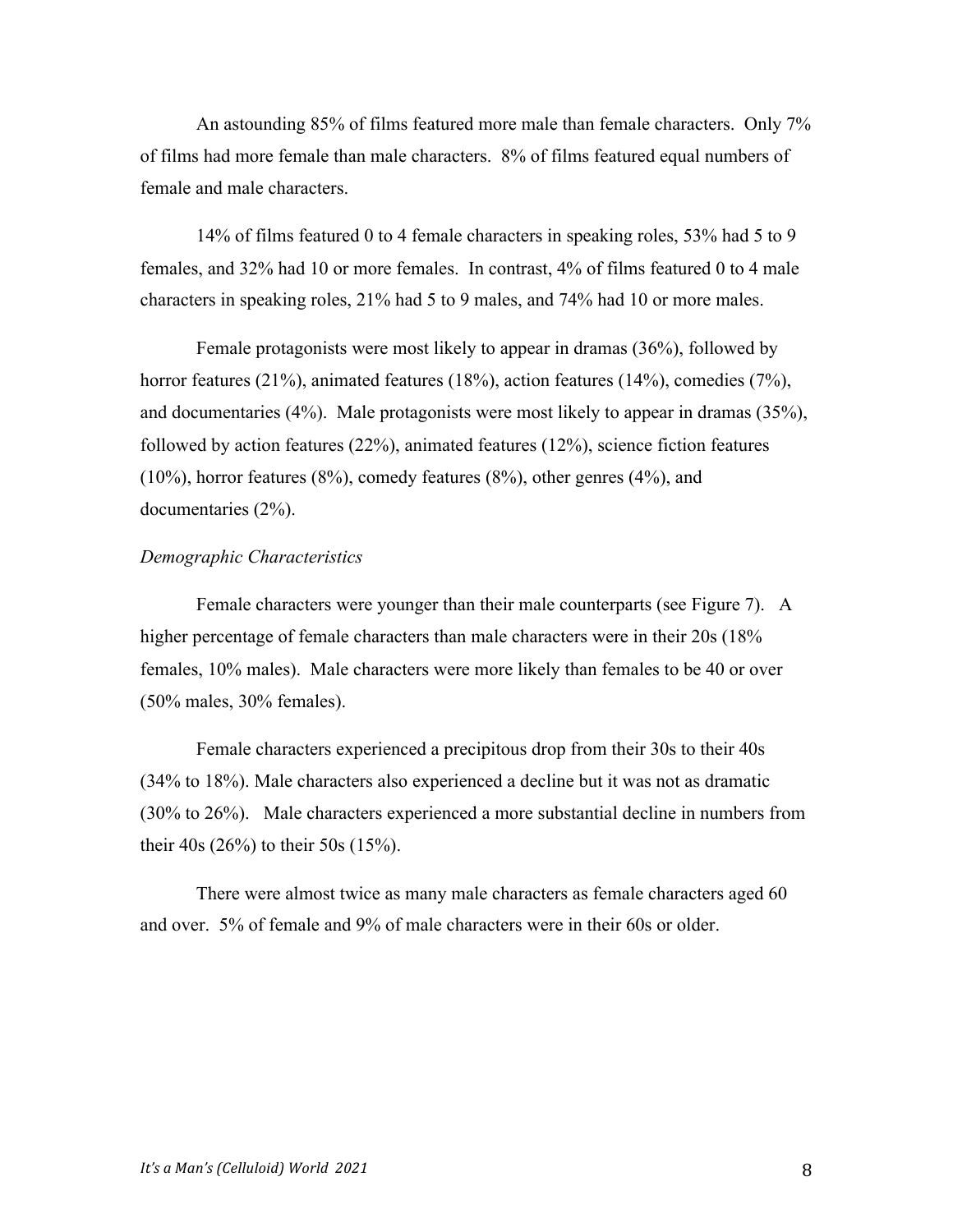

*Figure 7. Comparison of Ages for All Speaking Female and Male Characters in Top Grossing Films*

Findings for *major female characters* are similar to the findings for all females in speaking roles. Major female characters were younger than major male characters. 20% of major female characters were in their 20s, whereas only 10% of major male characters were in their 20s. 30% of major female characters but 55% of major male characters were in their 40s and older. The percentage of female characters declined dramatically from their 30s (33%) to their 40s (18%). The percentage of major male characters actually increased from 25% in their 30s to 28% in their 40s. There were almost twice as many major male characters (11%) as female characters (6%) aged 60 and above.

In 2021, 60.6% of *female characters in speaking roles* were White (down from 71.0% in 2020), 19.3% were Black (up from 16.9% in 2020), 9.5% were Latina (up from 5.8% in 2020), 8.4% were Asian or Asian American (up from 6% in 2020), 0.3% were Native American, 0.5 were MENA, and 1.4% were of multiple races or ethnicities. 64.6% of *male characters in speaking roles* were White (down from 73.4% in 2020), 16.7% were Black (up slightly from 16.0% in 2020), 8.3% were Latino (up from 6.0% in 2020), 8.4% were Asian or Asian American (up from 3.9% in 2020), 0.1% were Native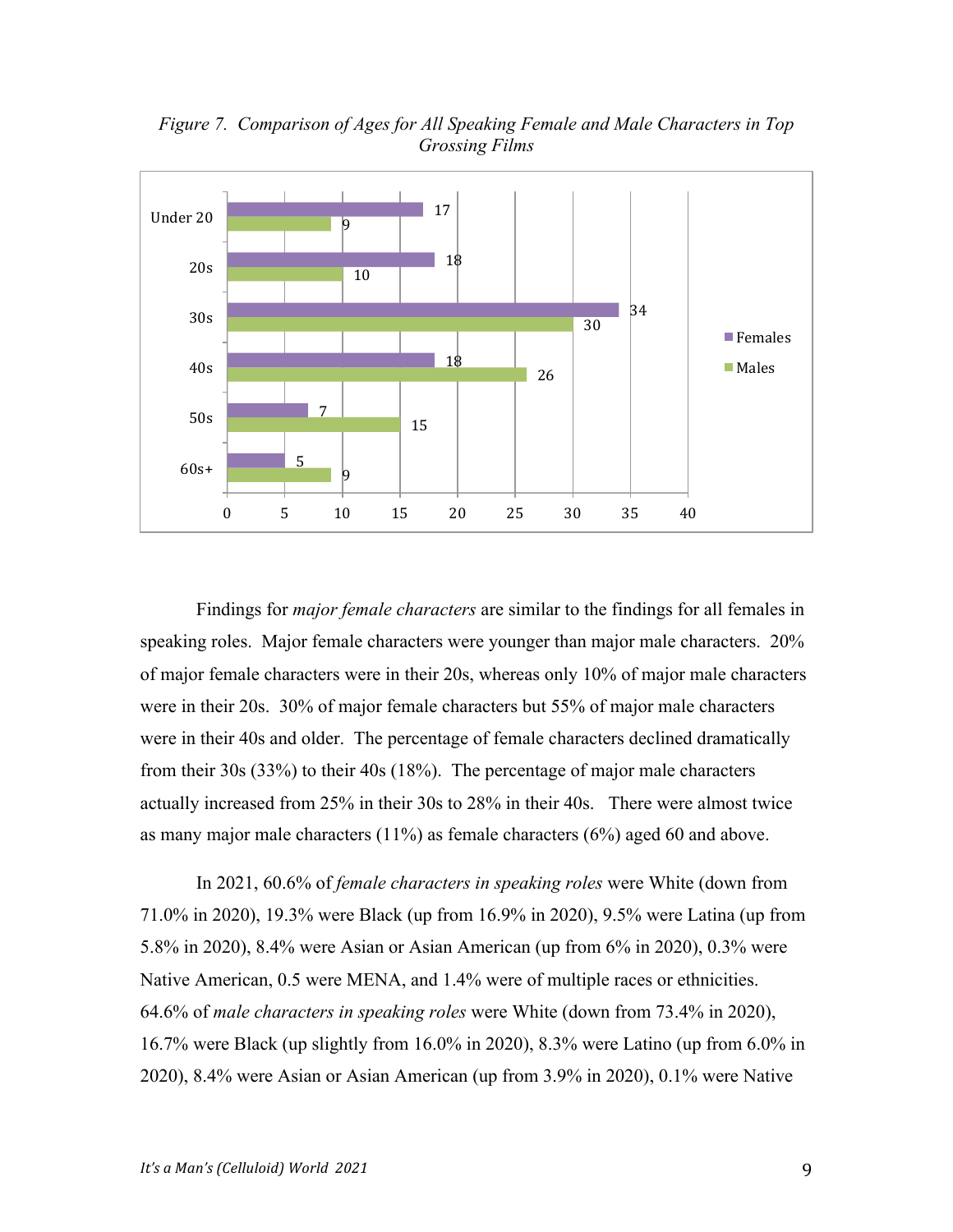American, 1.3% were MENA\*, and 0.6% were of multiple races/ethnicities (see Figure 8).



*Figure 8. Comparison of Race/Ethnicity for All Speaking Female and Male Characters in Top Grossing Films*

\*MENA or Middle Eastern/North African characters are from the following countries: Algeria, Bahrain, Egypt, Iran, Iraq, Israel, Jordan, Kuwait, Lebanon, Libya, Morocco, Oman, Qatar, Saudi Arabia, Tunisia, United Arab Emirates, and Yemen.

When the limited number of films centered on Latina/Latino characters - including *Encanto, West Wide Story, Spirit Untamed, Cry Macho* and *In the Heights* - were excluded from the analysis, the percentage of Latina characters in speaking roles fell from 9.5% to 5.7%, and the percentage of Latino characters declined from 8.3% to 6.1%. The resulting numbers were approximately even with the percentages from 2020 (5.8% females, 6.0% males). In other words, a handful of films featuring larger numbers of Latina/Latino characters were responsible for the gains experienced by Latina/o characters in 2021.

When the limited number of films centered on Asian and Asian American characters -- including *Shang-Chi and the Legend of the Ten Rings*, *Minari*, *Raya and the Last Dragon*, and *Mortal Combat* – were excluded from the analysis, the percentage of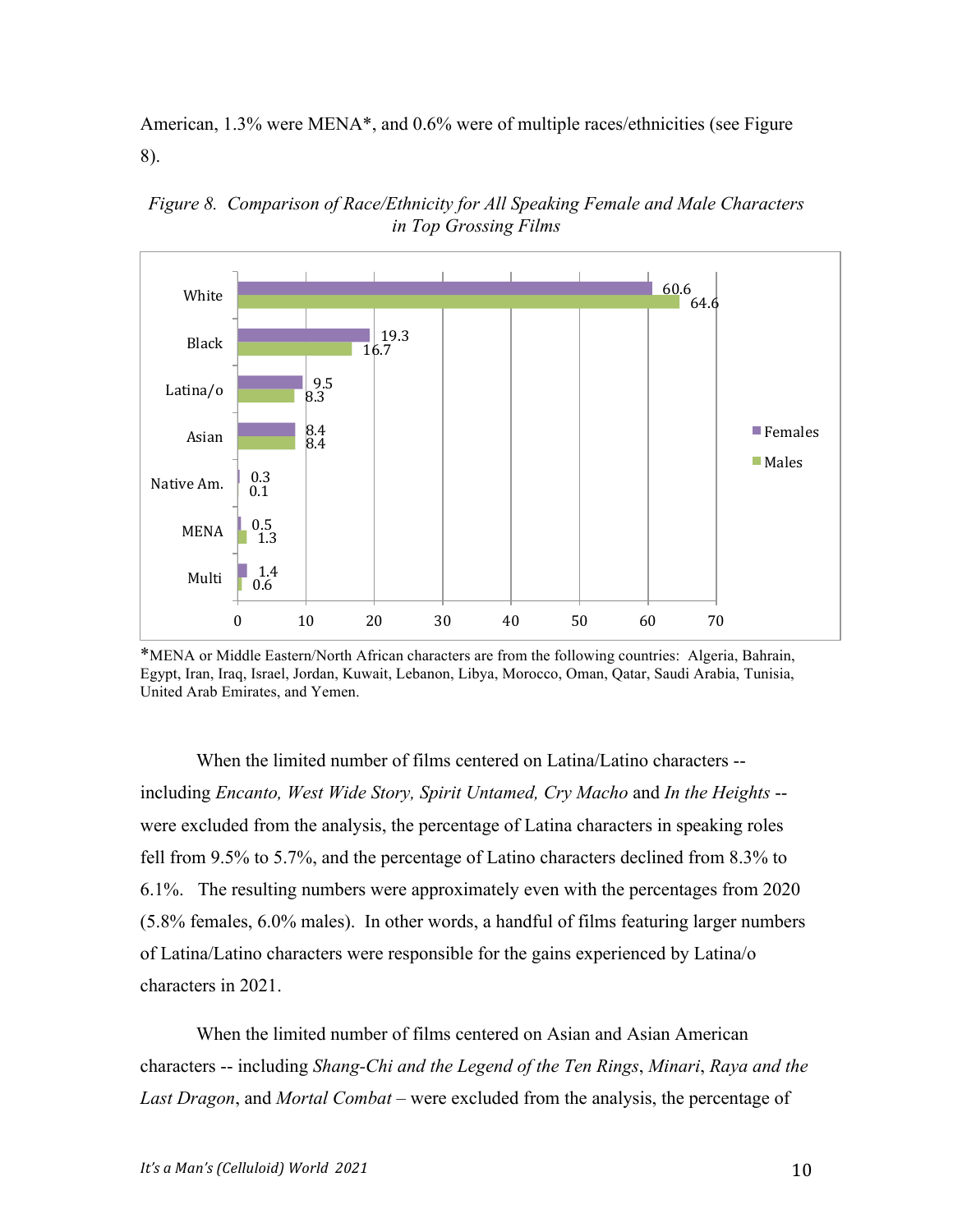Asian and Asian American female characters in speaking roles fell from 8.4% to 5.9%. The percentage of Asian and Asian American male characters declined from 8.4% to 6.4%. While the exclusion of a few films reduced the representation of Asian and Asian American females in 2021 films to 2020 levels, the percentage of male characters remained above 2020 levels. In 2020, Asian and Asian American characters comprised 3.9% of all male characters. In 2021, even with the exclusion of films centered on these characters, Asian and Asian Americans accounted for 6.4% of male characters.

In 2021, 57.6% of *major female characters* were White (down from 74.4% in 2020), 16.4% were Black (up from 13.2% in 2020), 12.8% were Latina (up from 5.7% in 2020), 10.0% were Asian or Asian American (up from 5.7% in 2020), 0.4% were Native American, 0.0% were MENA, and 2.8% were of multiple races/ethnicities. 64.3% of *major male characters* were White (down from 71.3% in 2020), 17.0% were Black (up slightly from  $16.5\%$  in 2020), 6.8% were Latino (down slightly from 7.0% in 2020), 10.2% were Asian and Asian American (up from 4.1% in 2020), 0.4% were Native American, 0.4% were MENA, and 0.9% were of multiple races/ethnicities.

When the limited number of films centered on Latina/Latino characters were excluded from the analysis, the percentage of Latina characters in *major roles* fell from 12.8% to 5.3%, slightly below the 5.7% achieved in 2020. The percentage of major Latino characters declined from 6.8% to 6.5%, slightly below the 7.0% achieved in 2020. These findings suggest that Latinas in major roles were concentrated in a few films, rather than being integrated in a wide variety of films.

When the limited number of films centered on Asian and Asian American characters were excluded from the analysis, the percentage of Asian and Asian American females in major roles fell from 10.0% to 6.7%, up slightly from 5.7% in 2020. The percentage of Asian and Asian American males fell from 10.2% to 7.3%, above the 4.1% achieved in 2020. These findings suggest that much of the increase for Asian and Asian American females is due to their roles in a few films. The percentage of Asian and Asian American males in major characters does not appear to be as dependent on their roles in a limited number of Asian and Asian American centered narratives.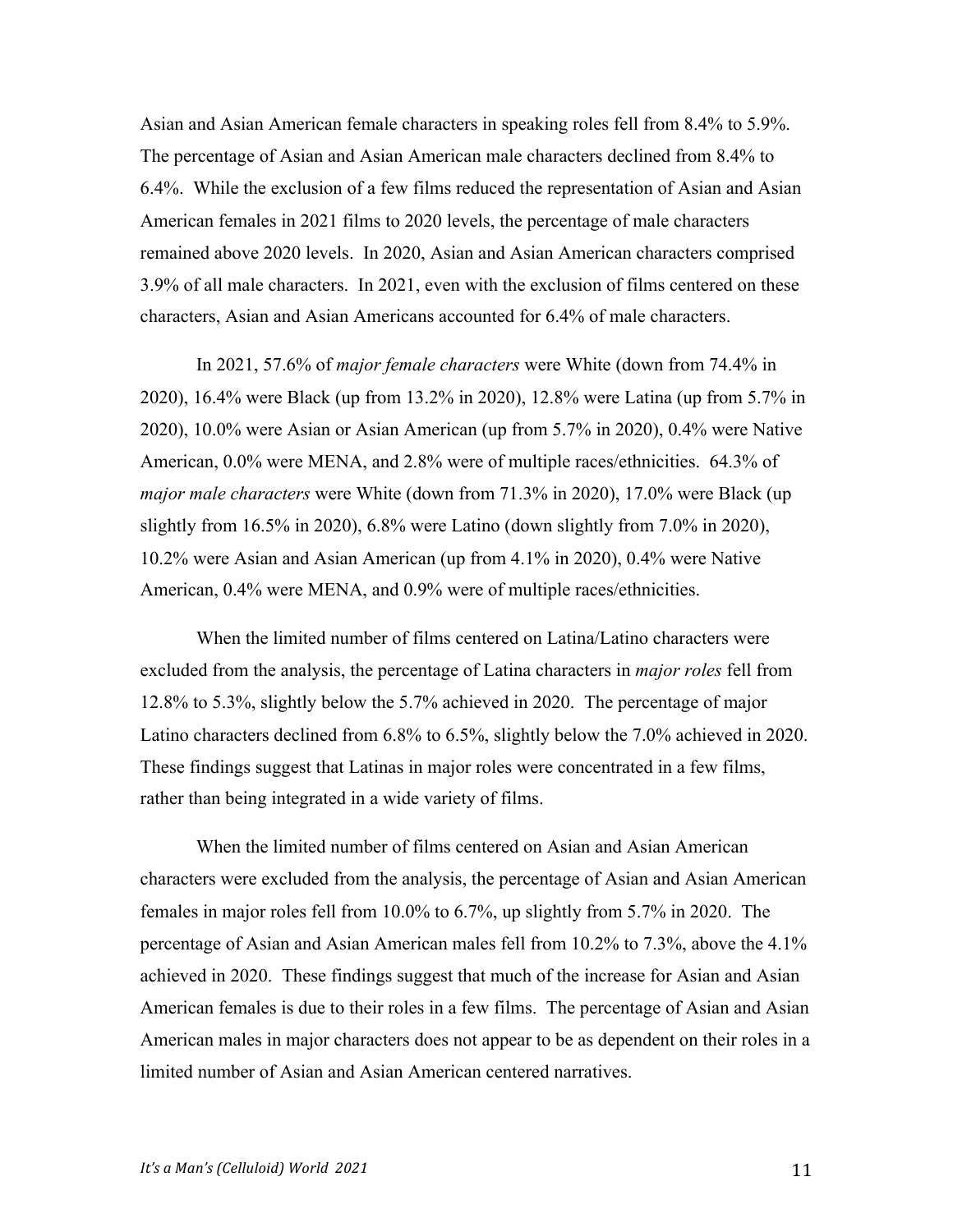*Female characters in speaking roles* were more likely than male characters to have a known marital status. 44% of female characters but 35% of male characters had a known marital status. Similarly, *major female characters* were more likely than males to have a known marital status (71% females, 65% males).

A larger percentage of *male than female characters in speaking roles* had an identifiable occupation. 77% of male characters but 61% of female characters had an identifiable job or occupation. Similarly, *major male characters* were more likely than major females to have an identifiable occupation (83% males, 66% females).

A larger percentage of *male than female characters in speaking roles* were seen at work, actually working (65% of males, 47% of females). Similarly, a larger percentage of *major male than female characters* were seen at work, actually working (71% males, 54% females).

#### *Goals and Roles*

*Male characters were more likely than females in speaking roles* to have primarily work-related goals (45% of males, 32% of females). Female characters were more likely than males to have primarily personal life-related goals (40% of females, 24% of males). The findings are similar for *major characters*, with males being more likely than females to have primarily work-related goals (males 33%, females 21%). *Major female characters* were more likely than males to have primarily personal liferelated goals (females 55%, males 34%).

In addition, *male characters were more likely than females in speaking roles* to have anti-social goals such as fighting and crime (18% males, 9% females). This is also true for *characters in major roles* (males 23%, females 12%).

*Male characters were more likely than females in speaking roles* to be seen in primarily work-related roles (64% males, 43% females). Female characters were more likely than males to be seen in primarily personal life-related roles (49% females, 29% males). The findings were similar for *major characters* with male characters more likely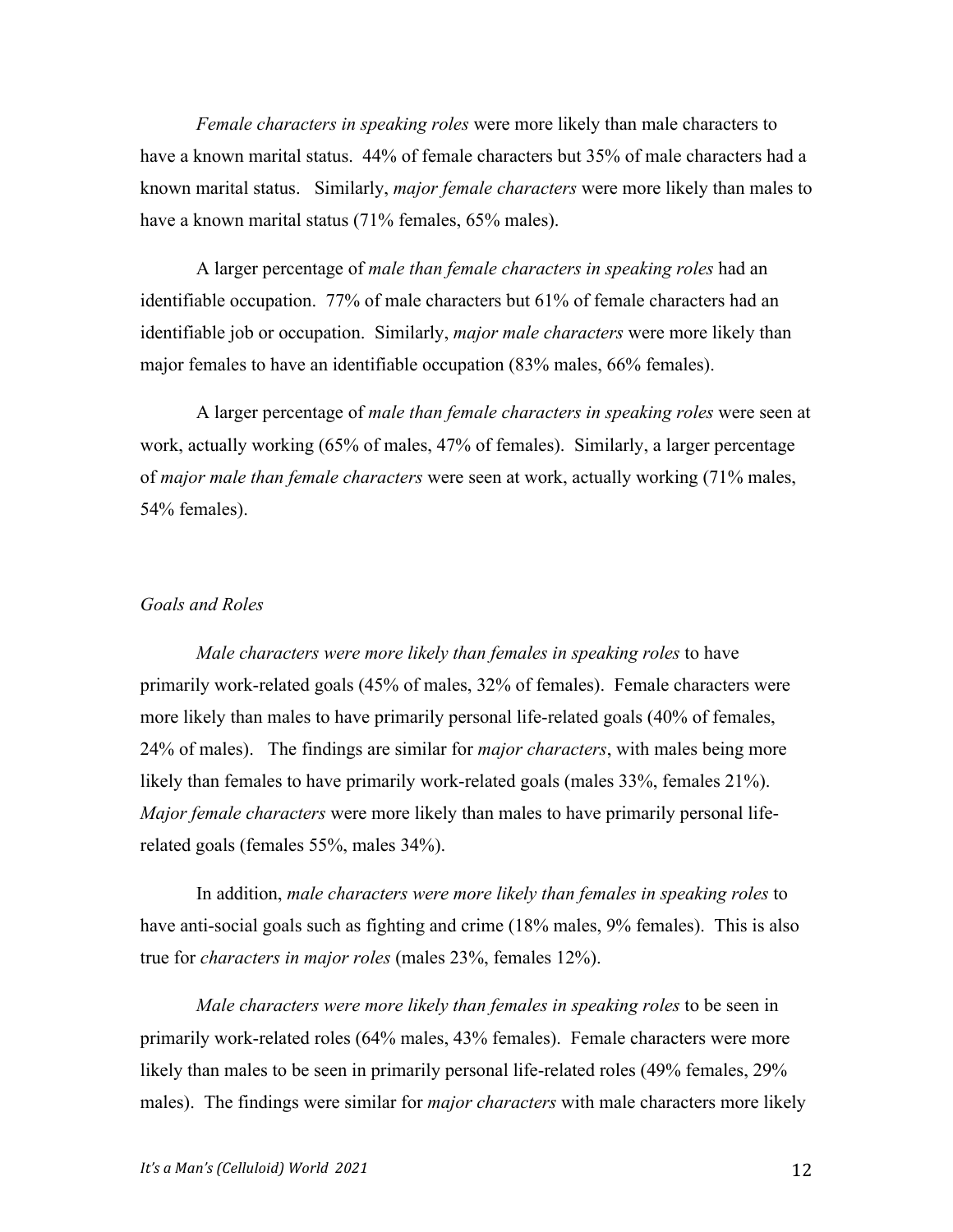than females to be seen primarily in work-related roles (53% males, 32% females). *Major female characters* were more likely to be seen in primarily personal roles (45%) than major male characters (29%).

#### *Behind-the-Scenes Employment and On-Screen Representation*

Films with at least one woman director and/or writer were more likely than films with no women in these roles to feature higher percentages of females as protagonists, in major roles, and as speaking characters.

In films with at least one woman director and/or writer, females comprised 57% of protagonists. In films with exclusively male directors and/or writers, females accounted for 19% of protagonists.

In films with at least one woman director and/or writer, females comprised 41% of major characters. In films with exclusively male directors and/or writers, females accounted for 33% of major characters.

In films with at least one woman director and/or writer, females comprised 38% of all speaking characters. In films with exclusively male directors and/or writers, females accounted for 32% of all speaking characters.

### *Findings / Films Watched at Home*

### *Female and Male Characters*

In 2021, 25% of films watched at home featured female *protagonists*. This is below the 31% featured on top grossing films. 56% of films featured male protagonists, and 19% had ensembles or a combination of male and female protagonists (see Figure 9).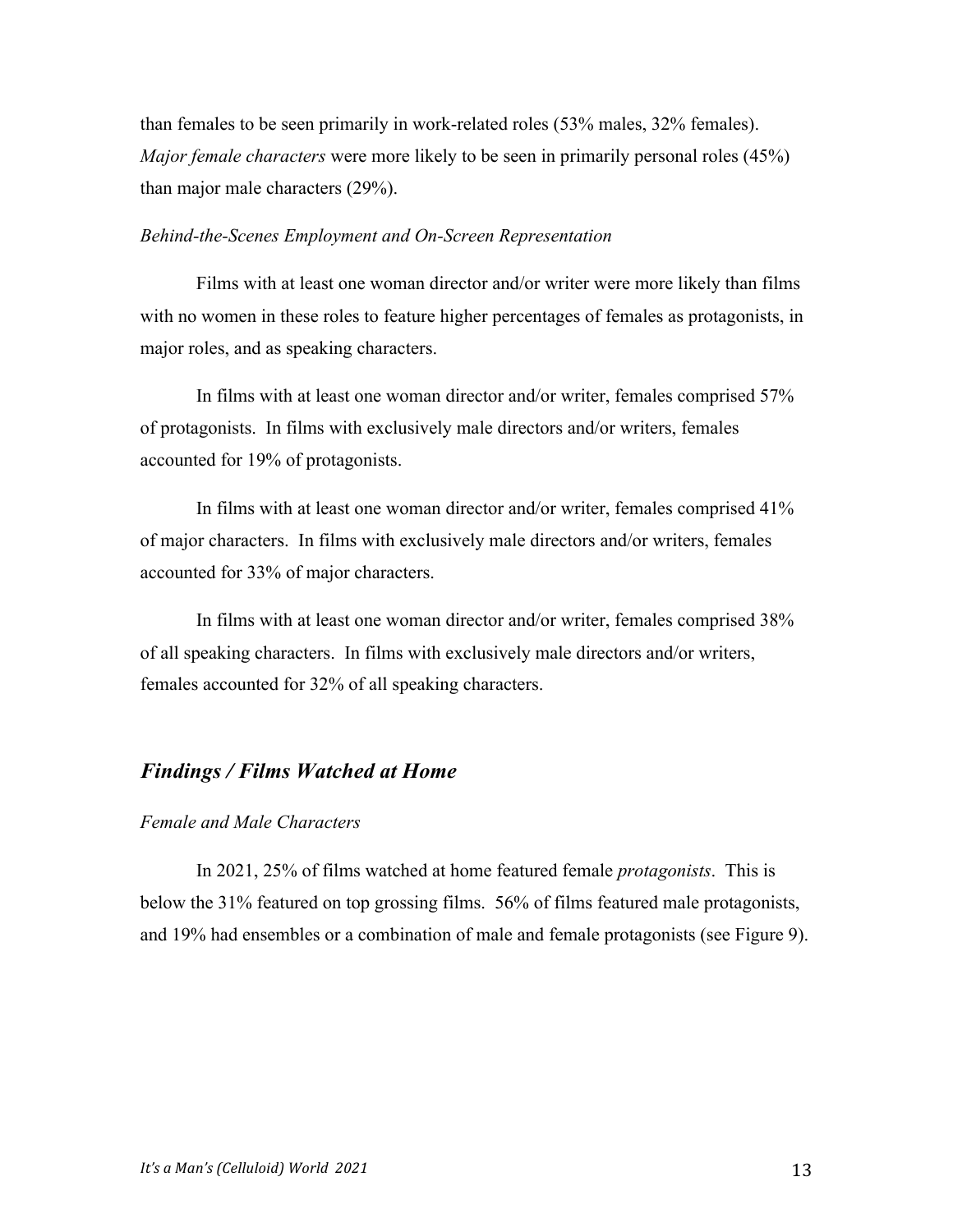

*Figure 9. Percentages of Films Featuring Females, Males, and Ensembles as Protagonists in Watched at Home Films*

For the purposes of this study, protagonists are the characters from whose perspective the story is told.

Females accounted for 34% of *major characters* in watched at home films, just 1 percentage point below the 35% achieved on top grossing films (see Figure 10). Males comprised 66% of major characters. For the purposes of this study, major characters appear in more than one scene and are instrumental to the action of the story.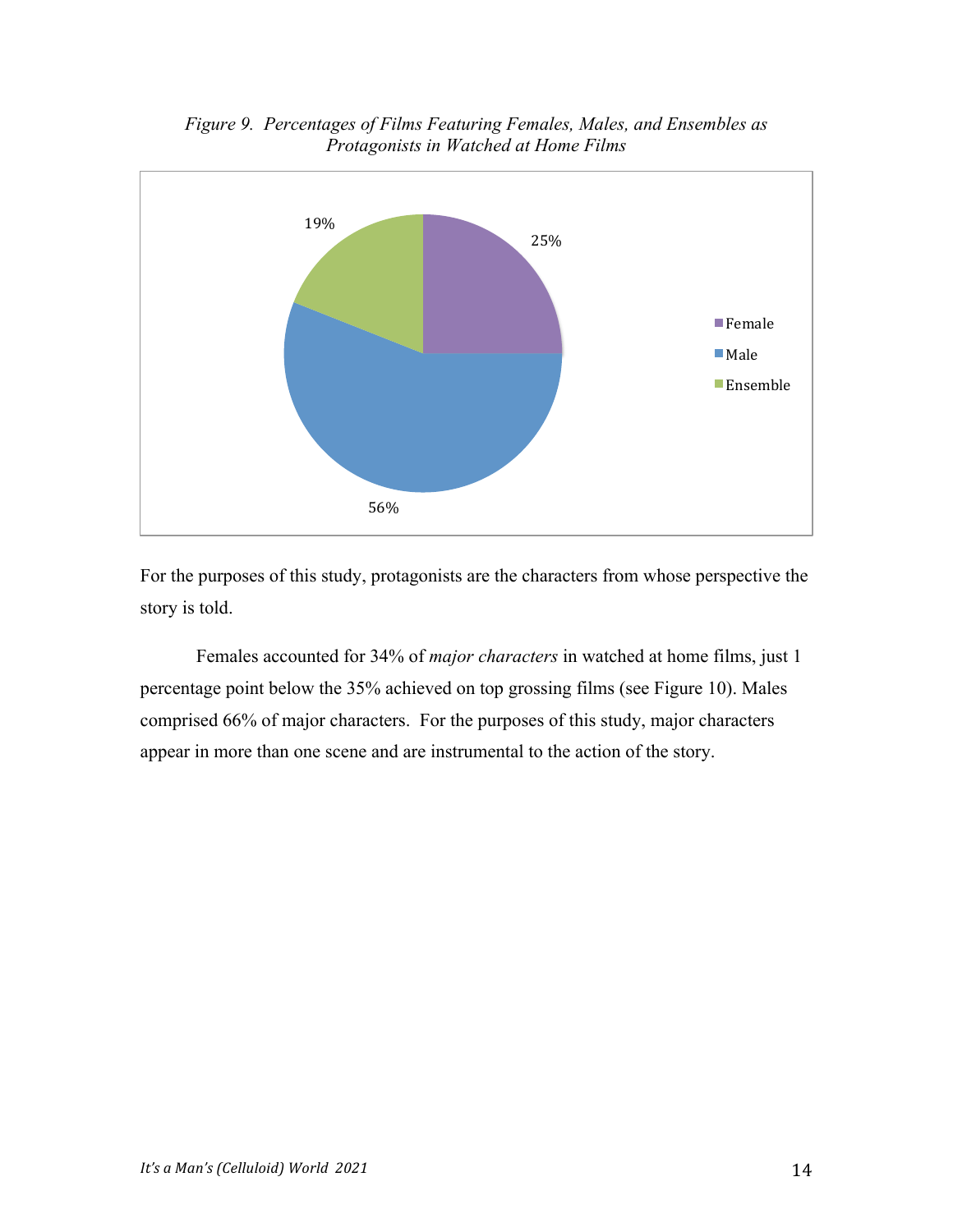

*Figure 10. Percentages of Females and Males as Major Characters in Watched at Home Films*

Females comprised 34% of all *speaking characters* in watched at home films in 2021, the same as in top grossing films (see Figure 11). Males accounted for 66% of speaking characters.

*Figure 11. Percentages of Females and Males as Speaking Characters in Watched at Home Films*

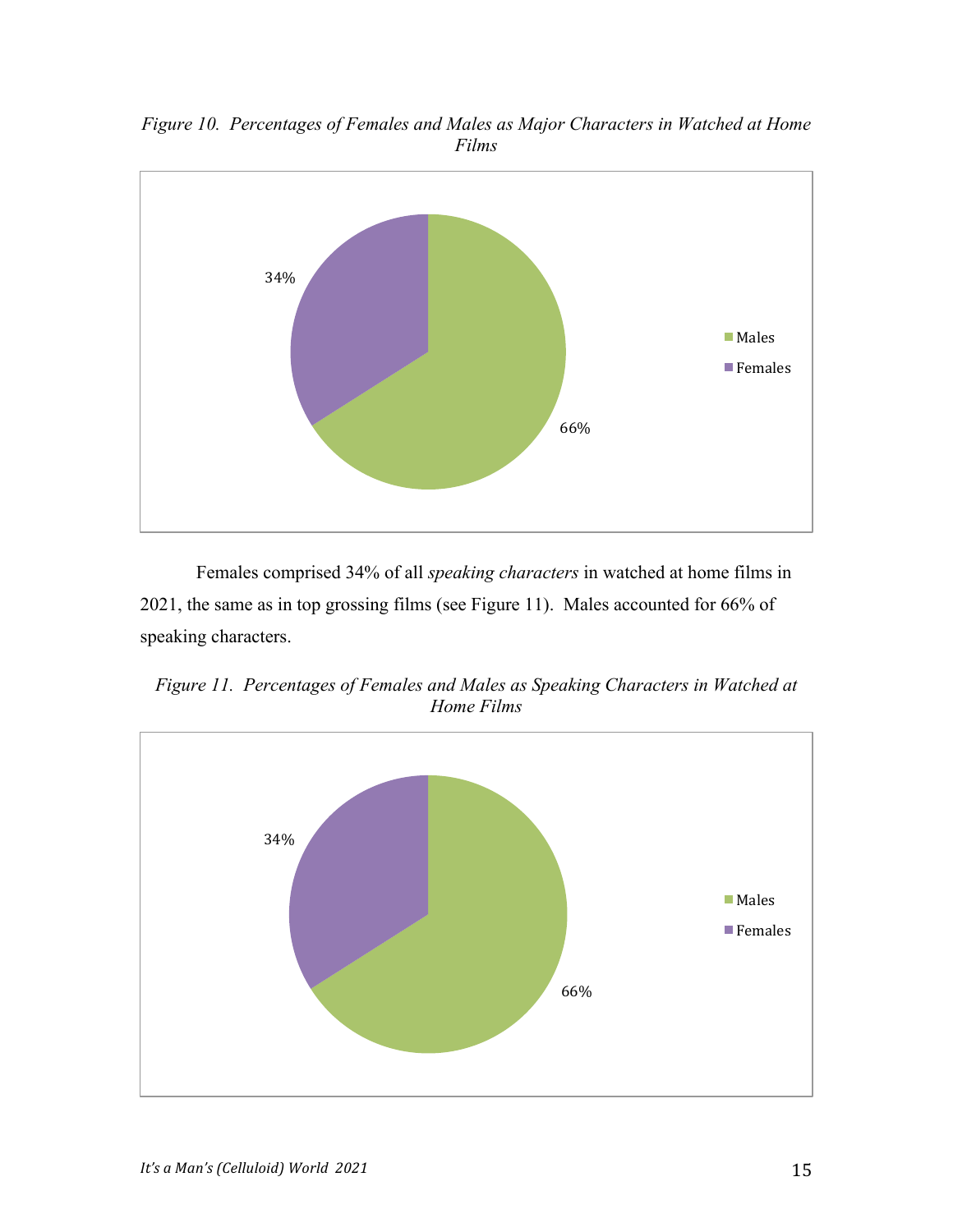19% of films featured 0 to 4 female characters in speaking roles, 51% had 5 to 9 females, and 30% had 10 or more females. In contrast, 4% of films featured 0 to 4 male characters in speaking roles, 26% had 5 to 9 males, and 70% had 10 or more males.

#### *Demographic Characteristics*

*Female characters in speaking roles* were younger than their male counterparts (see Figure 12). A higher percentage of female characters than male characters were in their 20s (17% females, 9% males) and 30s (37% females, 29% males). Male characters were more likely than females to be 40 or over (53% males, 31% females).

Female characters experienced a precipitous drop from their 30s to their 40s (37% to 17%). The percentage of males also declined but it was not as dramatic (29% to 26%). Male characters experience a more substantial decline in numbers from their 40s (26%) to their 50s (15%). There were more male characters than female characters aged 60 and over. 8% of female and 12% of male characters were in their 60s or older.

*Figure 12. Comparison of Ages for Female and Male Characters in Watched at Home Films*

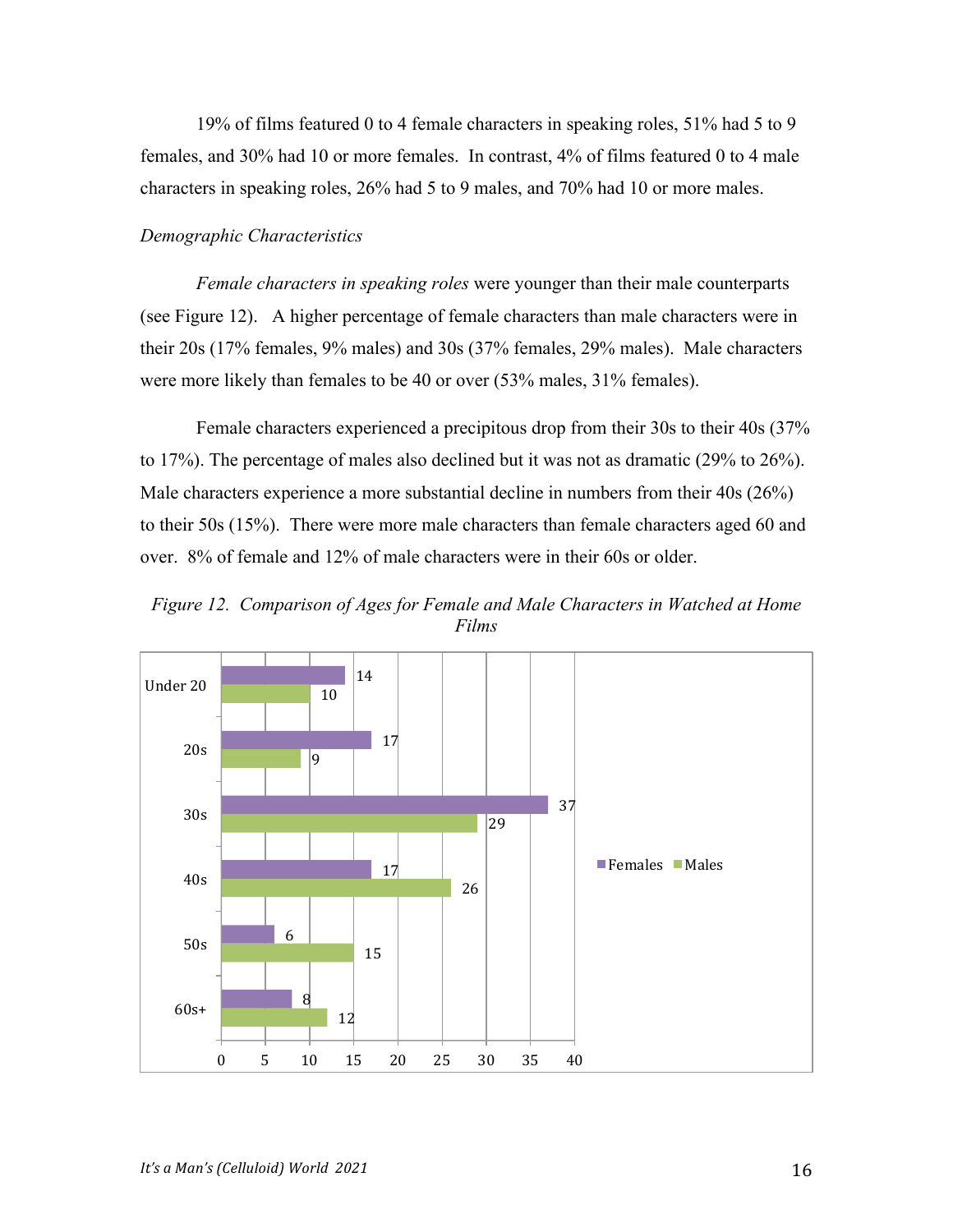Findings for *major female characters* are similar to the findings for all females in speaking roles. Major female characters were younger than major male characters. 21% of major female characters but only 11% of major male characters were in their 20s. 30% of major female characters were in their 40s and older, whereas 53% of major male characters were in in their 40s and older. 8% of major female characters but 12% of major male characters were 60 and older.

In 2021, 65.6% of *female characters in speaking roles* were White, 18.7% were Black, 7.8% were Latina, 6.0% were Asian or Asian American, 0.7% were Native American, 0.4% were MENA\*, and 0.7% were of multiple races/ethnicities. 69.7% of *male characters in speaking roles* were White, 16.4% were Black, 6.6% were Latino, 5.6% were Asian or Asian American, 0.3% were Native American, 1.1% were MENA, and 0.2% were of multiple races/ethnicities (see Figure 13).



*Figure 13. Comparison of Race/Ethnicity for Female and Male Characters in Watched at Home Films*

\*MENA or Middle Eastern/North African characters are from the following countries: Algeria, Bahrain, Egypt, Iran, Iraq, Israel, Jordan, Kuwait, Lebanon, Libya, Morocco, Oman, Qatar, Saudi Arabia, Tunisia, United Arab Emirates, and Yemen.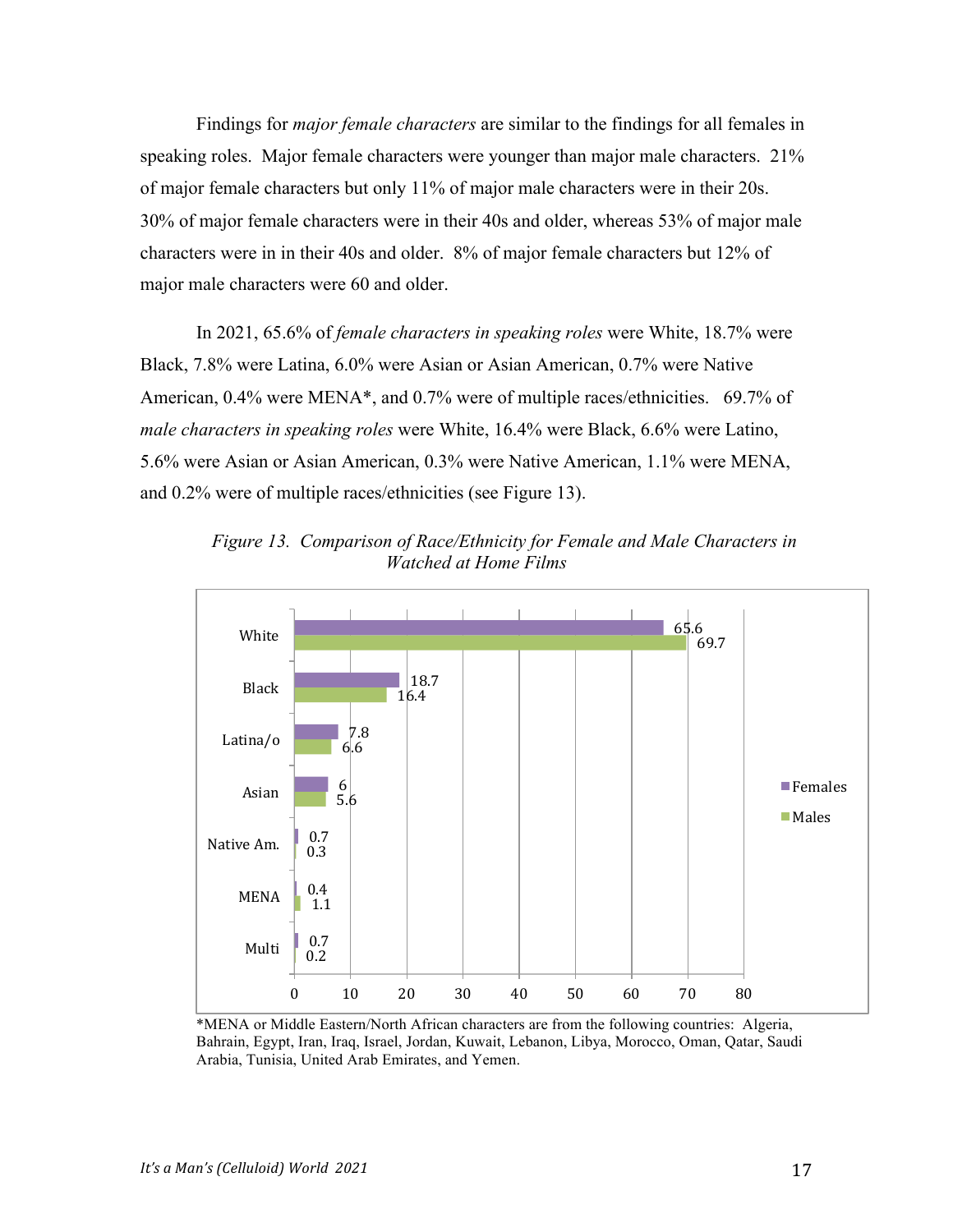67.0% of *major female characters* were White, 17.2% were Black, 7.2% were Latina, 6.3% were Asian or Asian American, 0.9% were Native American, 0.0% were MENA, and 1.4% were of multiple races/ethnicities. 67.1% of *major male characters* were White, 17.4% were Black, 6.5% were Latino, 7.4% were Asian or Asian American, 0.7% were Native American, 0.5% were MENA, and 0.5% were of multiple races/ethnicities.

*Female characters in speaking roles* were more likely than male characters to have a known marital status. 43% of female characters but 34% of male characters had a known marital status. *Major female characters* were also more likely than male characters (72% females, 67% males) to have a known marital status.

A larger proportion of *male than female characters in speaking roles* had an identifiable occupation. 73% of male characters but 56% of female characters had an identifiable job or occupation. *Major male characters* were also more likely than major female characters to have an identifiable occupation (80% males, 58% females).

A larger proportion of *male than female characters in speaking roles* were seen at work, actually working (60% males, 40% females). Similarly, more *major male than female characters* were seen at work, actually working (67% males, 43% females).

#### *Goals and Roles*

*Male characters were more likely than females in speaking roles* to have primarily work-related goals (42% males, 29% females). Female characters were more likely than males to have primarily personal life-related goals (46% females, 27% males). Similarly, *major male characters* were more likely than *major females* to have primarily work-related goals (31% males, 17% females). Major female characters were more likely than major male characters to have personal life-related goals (63% females, 38% males).

In addition, *male characters were more likely than females in speaking roles* to have anti-social goals such as fighting and crime (20% males, 9% females). Similarly, *major male characters* were more likely to have anti-social goals than major female characters (24% males, 12% females).